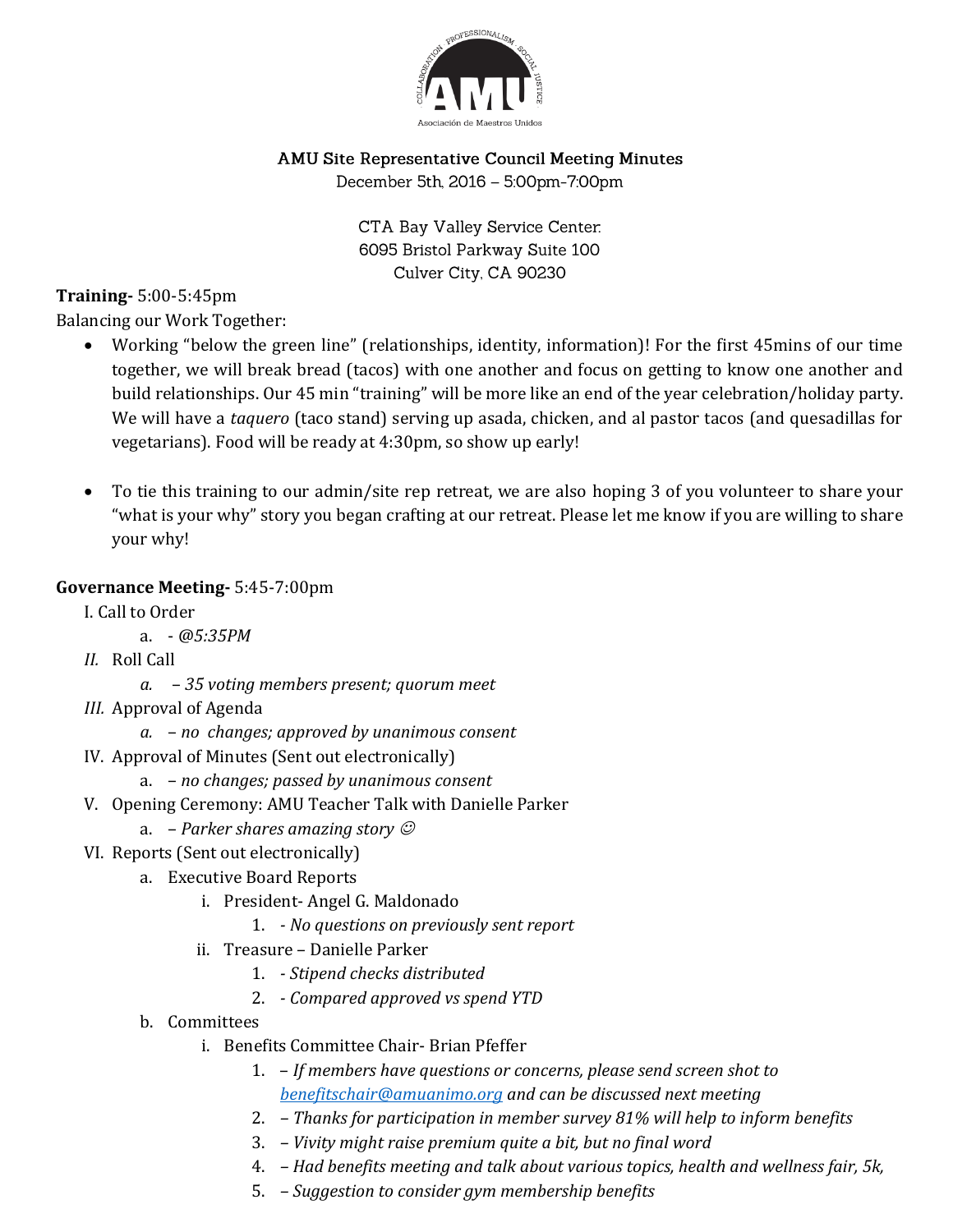- 6. *- Benefits wants to roll out monthly newsletter*
- ii. Organizing Committee Nicole Klanfer
	- 1. *– have member share story at AMU time*
	- 2. *– use this day in union history*
	- 3. *– volunteer project with LA Regional Food Bank on Dec. 17, must be over 14*
		- a. *8:30AM-12:00PM*
		- b. http://tinyurl.com/AMUSiteRepsLAFoodBankVolunteer
		- c. *Password is LEROY28*
	- 4. *Jan. 28th official volunteer date for AMU*
		- *a.* 8*:30AM-12:00PM*
		- b. http://tinyurl.com/AMUmembershipLAFoodBank
		- c. *Password is LEROY28*
- iii. Sustainability Committee Grace Young
	- 1. *–sustainability committee meeting*
	- 2. *– spent time establishing norm*
	- 3. *- Classified and home office retention going down*
	- 4. *- Teacher retention is increasing*
	- 5. *- Classified staff retention rate is higher*
	- 6. *- 85% teaching staff retained at independent schools and 75% at transformation*
	- 7. *- Average age of staff is increasing*
	- 8. *- More staff are reaching more established states in their lives*
	- 9. *– if questions, email Grace*

#### VII.Special Program

a. Leslie Littman, CTA Board of Directors

Leslie Littman will be in attendance to address site-rep and member concerns regarding CTA and its current stance and initiatives with regard to charter schools and how it considers its charter school members with regard to these concerns.

- 1. *on Charter organizing workgroup, 3-4 yrs by NEA to fund efforts* 
	- a. *Have organized more in Northern California*
	- b. *Blitz – talk to individuals about benefits of union and due process*
- 2. *CAVA – California Virtual Academy*
	- a. *They organized themselves and then came to CTA for representation*
- 3. *Concern voiced by member that CTA is not nuanced in language to distinguish between all charter schools and unionized charter schools* 
	- a. *Leslie does not see CTA changing language*
- *4. Discussed Friedrichs and Vergara*
- 5. *Discussed Impact of charter schools in district*
- 6. *Discussed what are other exemplary unionized charters?*
	- a. *Camino Nuevo*
- 7. *Can e-mail questions to [llittman@cta.org](mailto:llittman@cta.org)*
- 8. *How to change the conversation*
	- a. *Need to attend conferences and have conversations with folks*
- 9. *State counsel is open for all to sit in back at Westin Bonaventure on Jan 28th and 29th*
- 10. *Discussed teacher shortage*
- 11. *Discussed history of charter schools*
- VIII. Unfinished Business- NONE

### IX. New Business

a. - *none*